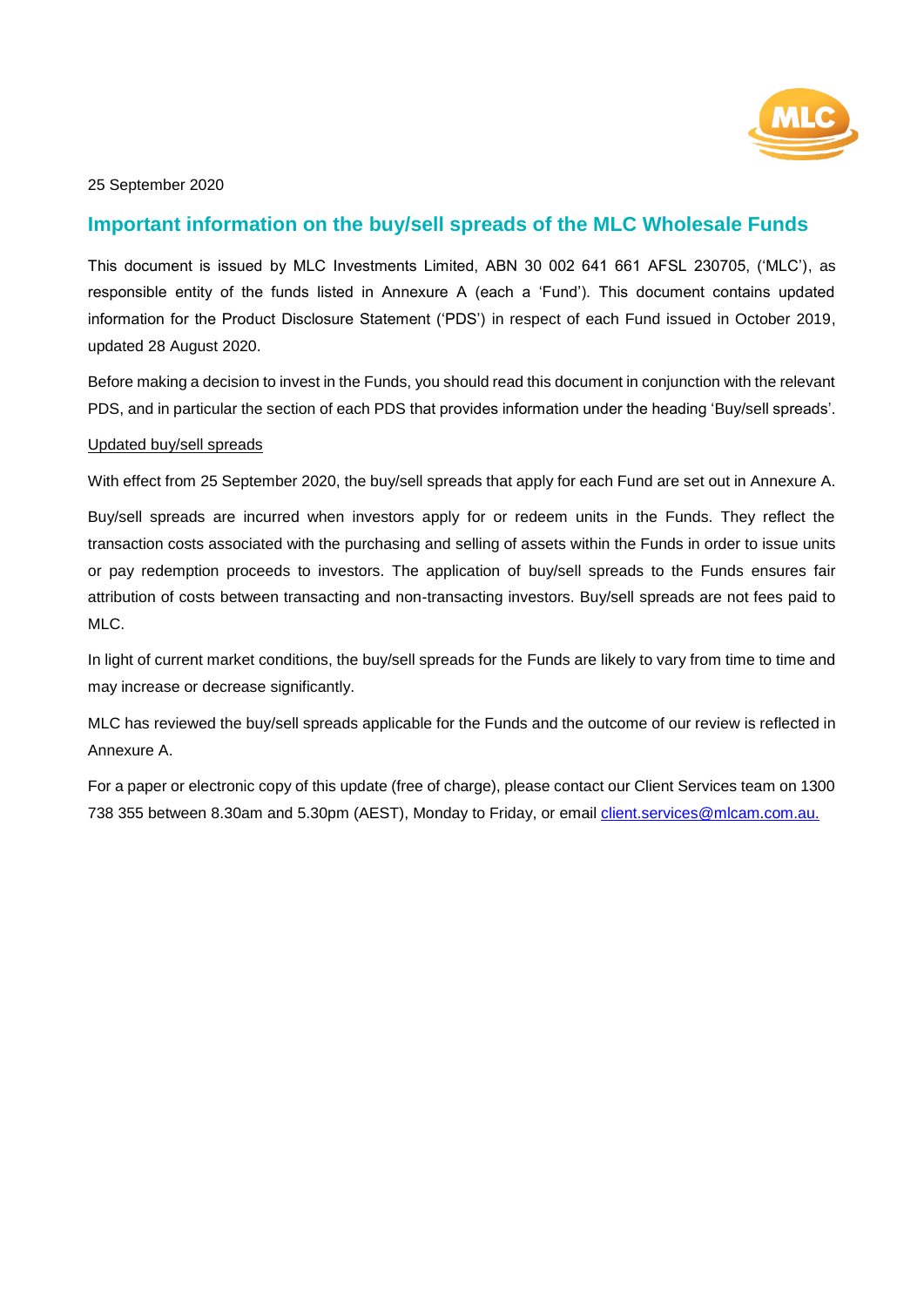### **Annexure A**

# **MLC Inflation Plus Portfolios**

| <b>Portfolio</b>                                              | <b>Previous</b><br>buy/ sell spreads | <b>Effective 25 September 2020</b><br>buy/ sell spreads |
|---------------------------------------------------------------|--------------------------------------|---------------------------------------------------------|
| MLC Wholesale Inflation Plus -<br>Conservative Portfolio      | $+0.10\%$ / $-0.10\%$                | $+0.10\%$ / $-0.10\%$                                   |
| MLC Wholesale Inflation Plus -<br>Moderate Portfolio          | $+0.15\%$ / $-0.15\%$                | $+0.10\%$ / $-0.10\%$                                   |
| MLC Wholesale Inflation Plus -<br>Assertive Portfolio Class A | $+0.15\%$ / $-0.15\%$                | $+0.15\%$ / $-0.15\%$                                   |
| MLC Wholesale Inflation Plus -<br>Assertive Portfolio Class B | $+0.15\%$ / $-0.15\%$                | $+0.15\%$ / $-0.15\%$                                   |

#### **MLC Horizon Portfolios**

| <b>Portfolio</b>                                                | <b>Previous</b><br>buy/ sell spreads | <b>Effective 25 September 2020</b><br>buy/ sell spreads |
|-----------------------------------------------------------------|--------------------------------------|---------------------------------------------------------|
| MLC Wholesale Horizon 1 Bond<br>Portfolio                       | $+0.15\%$ / $-0.15\%$                | $+0.10\%$ / $-0.10\%$                                   |
| MLC Wholesale Horizon 2 Income<br>Portfolio                     | $+0.15\%$ / $-0.15\%$                | $+0.10\%$ / $-0.10\%$                                   |
| <b>MLC Wholesale Horizon 3 Conservative</b><br>Growth Portfolio | $+0.15\%$ / $-0.15\%$                | $+0.10\%$ / $-0.10\%$                                   |
| MLC Wholesale Horizon 4 Balanced<br>Portfolio                   | $+0.15\%$ / $-0.15\%$                | $+0.15\%$ / $-0.15\%$                                   |
| MLC Wholesale Horizon 5 Growth<br>Portfolio                     | $+0.15\%$ / $-0.15\%$                | $+0.15\%$ / $-0.15\%$                                   |
| MLC Wholesale Horizon 6 Share<br>Portfolio                      | $+0.15\%$ / $-0.15\%$                | $+0.15\%$ / $-0.15\%$                                   |
| MLC Wholesale Horizon 7 Accelerated<br><b>Growth Portfolio</b>  | $+0.20\%$ / $-0.15\%$                | $+0.15\%$ / $-0.15\%$                                   |

# **MLC Wholesale Index Plus**

| <b>Portfolio</b>                                          | <b>Previous</b><br>buy/ sell spreads | <b>Effective 25 September 2020</b><br>buy/ sell spreads |
|-----------------------------------------------------------|--------------------------------------|---------------------------------------------------------|
| MLC Wholesale Index Plus<br>Conservative Growth Portfolio | $+0.15\%$ / $-0.15\%$                | $+0.10\%$ / $-0.10\%$                                   |
| MLC Wholesale Index Plus Balanced<br>Portfolio            | $+0.15\%$ / $-0.20\%$                | $+0.15\%$ / $-0.15\%$                                   |
| MLC Wholesale Index Plus Growth<br>Portfolio              | $+0.15\%$ / $-0.20\%$                | $+0.15\%$ / $-0.15\%$                                   |